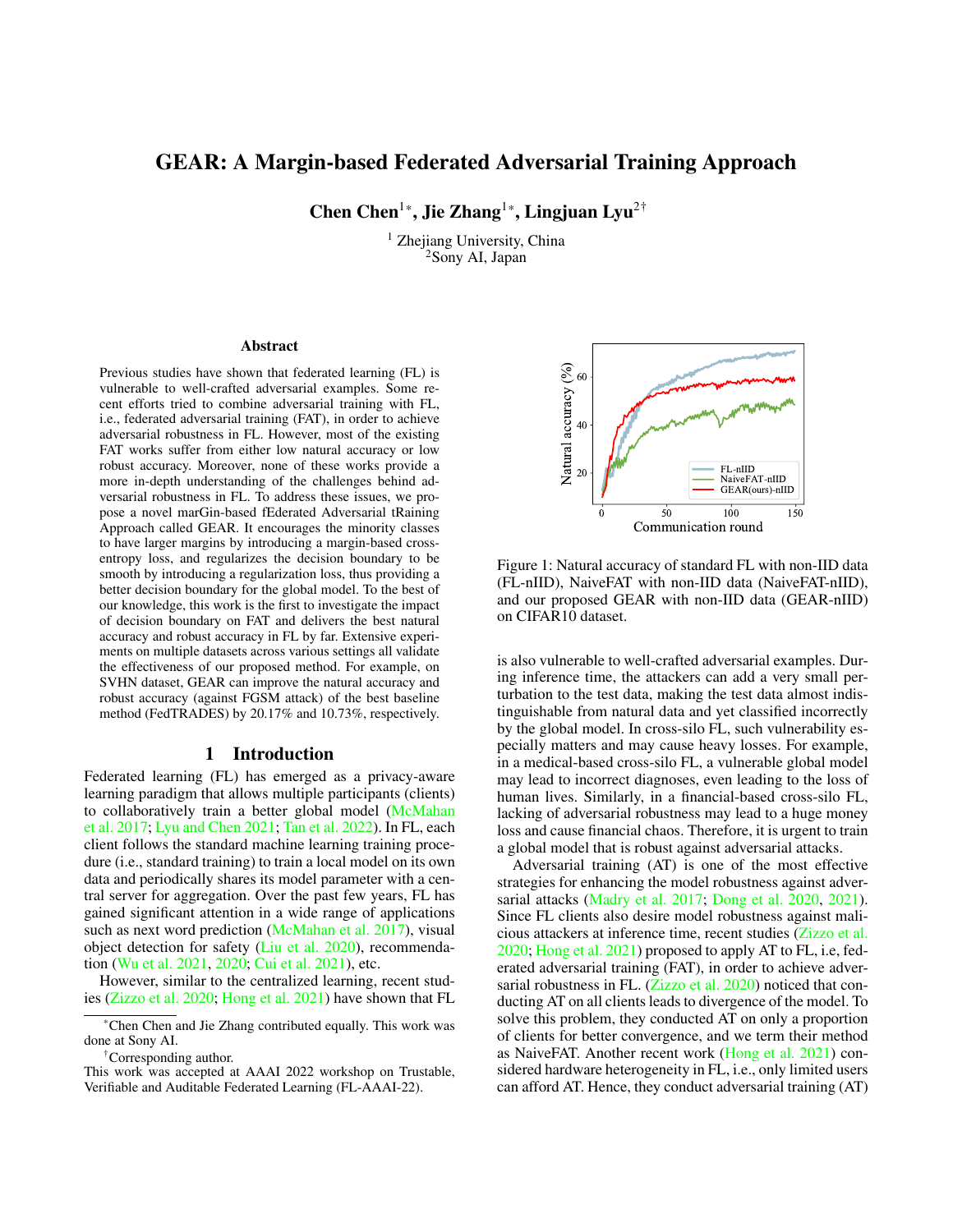<span id="page-1-2"></span>on only a proportion of clients that have powerful computation resources while conducting standard training on the rest of the clients. We remark that this setting is different from our considered cross-silo FL setting [\(Yang et al.](#page-7-12) [2019\)](#page-7-12), in which robustness matters a lot. Different from cross-device FL, in cross-silo FL, a handful of clients have relatively high participation levels and technical capabilities, i.e., they possess significant computational power and sophisticated technical capabilities [\(Lyu et al.](#page-7-13) [2022\)](#page-7-13). Therefore, clients in cross-silo FL are capable of conducting AT in order to collaboratively achieve adversarial robustness in FL. However, most of the existing FAT works [\(Zizzo et al.](#page-7-7) [2020\)](#page-7-7) suffer from either low natural accuracy or low robust accuracy. Moreover, none of the previous works provide a more indepth understanding of the challenges behind adversarial robustness in FL, especially in not independent and identically distributed (non-IID) settings. This motivates us to explore a more effective approach to maintain both natural accuracy and robust accuracy in FL. Meanwhile, we aim to provide a more in-depth understanding of adversarial robustness in FL from the perspective of decision boundary.

In terms of data settings in FL, there may exist label skewness in each client, i.e., their data are non-IID. Adapting adversarial training to FL becomes more challenging in the non-IID settings. Hence, in the rest of the paper, we mainly focus on FAT under the more challenging non-IID data setting. In Figure [1,](#page-0-0) we report the natural accuracy (accuracy on natural data) of standard FL with non-IID data (FL-nIID) [\(McMahan et al.](#page-7-0) [2017\)](#page-7-0), NaiveFAT with non-IID data (NaiveFAT-nIID) [\(Zizzo et al.](#page-7-7) [2020\)](#page-7-7), and our proposed GEAR with non-IID data (GEAR-nIID) on CIFAR10 dataset [\(Krizhevsky, Hinton et al.](#page-7-14) [2009\)](#page-7-14), respectively. We use the default settings (shown in Section [4.1\)](#page-4-0) to train these models. From Figure [1,](#page-0-0) we observe that: (1) The natural accuracy of NaiveFAT-nIID (green line) is much lower than FL-nIID (blue line), which implies that directly adapting adversarial training to FL is not suitable and can harm the performance of the global model; (2) our proposed GEAR with non-IID data (GEAR-nIID) (red line) significantly outperforms NaiveFAT-nIID (green line).

We argue that the degradation of the performance in NaiveFAT (with non-IID data) is mainly caused by the bad decision boundary. To this end, we propose a novel FAT method called marGin-based fEderated Adversarial tRaining (GEAR), which aims to enhance FAT by learning a better decision boundary. In particular, we design a new loss function for GEAR which encourages the minority classes to have larger margins and regularizes the decision boundary to be smooth. In summary, our main contributions include:

- We present a novel FAT method named marGin-based fEderated Adversarial tRaining (GEAR), which can encourage a larger margin between the training data of minority classes and the decision boundary by introducing a margin-based cross-entropy loss, and regularizes the decision boundary to be smooth by introducing a regularization loss, thus delivering a better decision boundary for the global model.
- To the best of our knowledge, this work is the first to

investigate the impact of decision boundary on FAT and delivers the best natural accuracy and robust accuracy. We show that the performance degradation of NaiveFAT is mainly caused by the bad decision boundary, thus providing a more in-depth understanding of the challenges behind adversarial robustness in FL.

• Extensive experiments validate the effectiveness of our proposed method. For example, our GEAR can improve the natural accuracy and robust accuracy (against FGSM attack) of the best baseline method (FedTRADES) on SVHN dataset by 20.17% and 10.73%, respectively.

# 2 Notation and preliminaries

# 2.1 Notation

Let S be the set of clients and  $m = |\mathcal{S}|$  be the number of clients. Subscript i denotes the elements of client i, e.g.,  $\mathcal{D}_i$ denotes the local training dataset of client i, and  $\theta_i$  denotes the local model parameter of client i. We use  $\hat{\theta}$  to denote the server's global model parameter. Suppose there are C classes for each input. Subscript  $j$  denotes the  $j$ -th record, e.g.,  $(x_j, y_j)$  denotes the j-th record and the corresponding label (class) with  $y_j \in \{1, \dots, C\}$ .  $z_j = [z_j^1, \dots, z_j^C]$  denotes the output of the model for the  $j$ -th training record and  $z_j^l$  be the output for the *l*-th class.

# 2.2 Centralized adversarial training

Let  $\mathcal{D} = \{x_j, y_j\}_{j=1}^n$  be the training dataset, *n* be the size of data. The objective function of centralized adversarial training (AT) [\(Madry et al.](#page-7-9) [2017\)](#page-7-9) can be expressed as:

$$
\min_{\theta} \frac{1}{n} \sum_{j=1}^{n} \ell_{ce}(z_j, y_j), \tag{1}
$$

where

$$
z_j = f_{\theta}(x_{adv,j}), \tag{2}
$$

<span id="page-1-0"></span>and

$$
x_{adv,j} = \underset{x' \in \mathcal{B}_e(x_j)}{\operatorname{argmax}} \ell_{ce}(f_{\theta}(x'), y_j). \tag{3}
$$

 $\mathcal{B}_{\epsilon}(x_j) = \{x' \mid ||x' - x_j||_{\infty} < \epsilon\}$  is the closed ball of radius  $\epsilon > 0$  centered at  $x_j$ ,  $\left\| \cdot \right\|_{\infty}$  is the L<sub>∞</sub> norm,  $x_{adv}$  is the most adversarial data within the  $\epsilon$ -ball centered at x,  $f_{\theta}(\cdot)$  is the model with parameter  $\theta$ . Centralized AT utilizes the crossentropy loss function to optimize the parameter:

<span id="page-1-1"></span>
$$
\ell_{ce}(z_j, y_j) = -\log \frac{\exp(z_j^{y_j})}{\sum_{l=1}^C \exp(z_j^l)},
$$
\n(4)

where  $\exp(a) = e^a$  is the exponential function,  $z_j^l$  is the output of the j-th training record for the l-th class, and  $z_j^{y_j}$ is the output of the  $j$ -th training record for the ground truth class.

A standard centralized AT uses projected gradient decent (PGD) to approximate Eq. [\(3\)](#page-1-0). In particular, PGD iteratively generates adversarial data as follows:

$$
x_j^{(k+1)} = \Pi_{\mathcal{B}_{\epsilon}(x_j^{(0)})} \left( x_j^{(k)} + \alpha \operatorname{sign}(\nabla_{x_j^{(k)}} \ell(f_{\theta}(x_j^{(k)}), y_j)) \right),\tag{5}
$$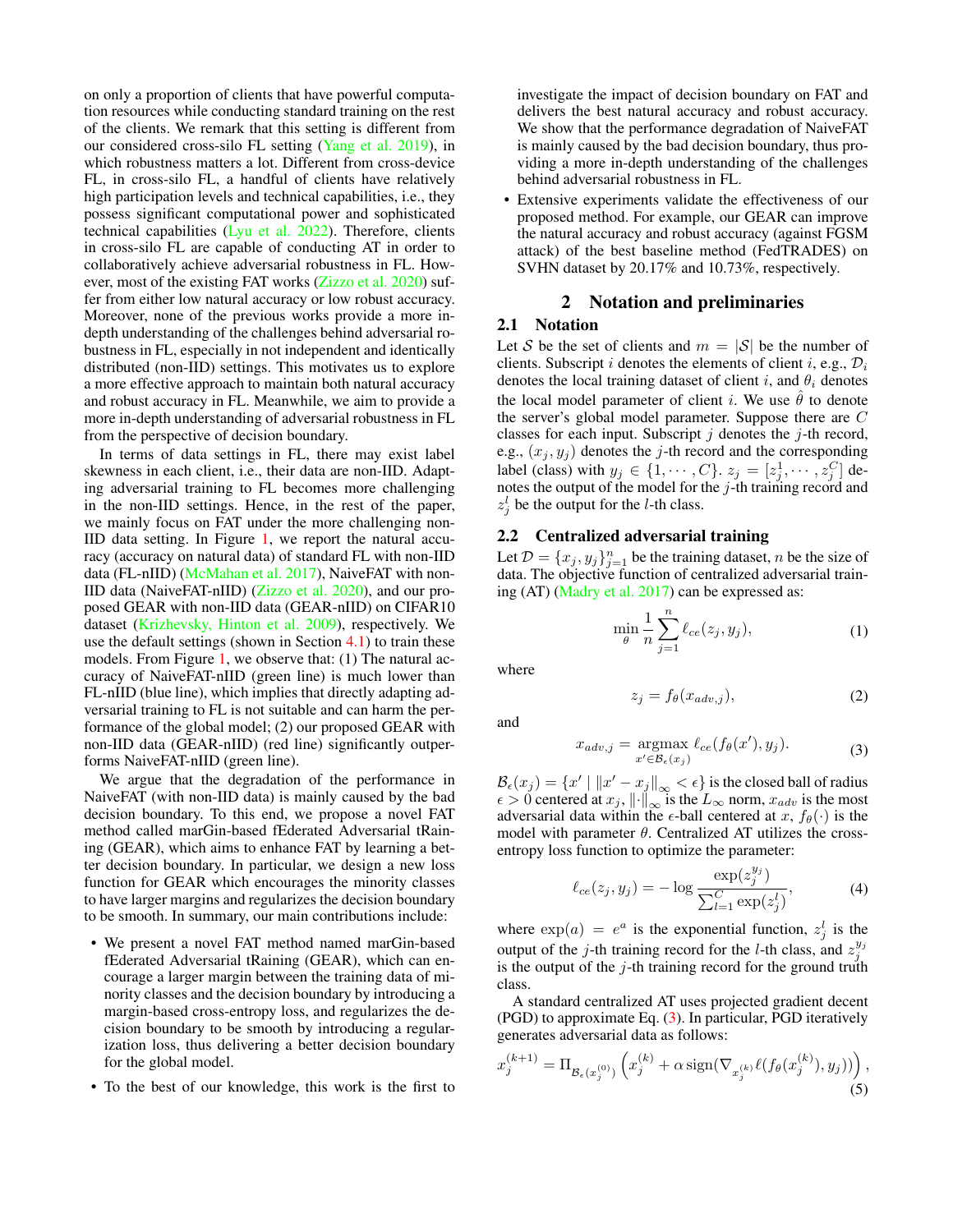<span id="page-2-3"></span><span id="page-2-0"></span>

Figure 2: CIFAR10 class-wise natural accuracy (red line) and robust accuracy (against PGD-20 attack) (green line) of the local model of a randomly selected client in NaiveFAT. The grey histogram demonstrates the training data size of each class. The client receives the global model (which has already converged) from the server, and trains on its local data for one epoch. Then, we evaluate the model with the (balanced) test data.

where  $k = 0, \dots, K - 1$  is the step number, K is the maximum number of steps,  $\alpha > 0$  is the step size,  $x_j^{(0)}$  is the natural data,  $x_j^{(k)}$  is the adversarial data at step k,  $\Pi_{\mathcal{B}_{\epsilon}(x_j^{(0)})}$ is the projection function that projects the adversarial data onto the  $\epsilon$ -ball centered at  $x_j^{(0)}$  and  $sign(a)$  is the sign function that returns 1 if  $a > 0$ , otherwise returns 0.

# 2.3 Federated adversarial training

Federated adversarial training (FAT) is first introduced by [\(Zizzo et al.](#page-7-7) [2020\)](#page-7-7), which aims to deal with adversarial examples in FL under the statistical heterogeneity setting. We call their proposed method as NaiveFAT. In particular, suppose there are  $m$  clients in a FAT system, and each client i has its local dataset  $\mathcal{D}_i = \{x_j, y_j\}_{j=1}^{n_i}$  with  $n_i = |\mathcal{D}_i|$  being the size of local data. Each client  $i$  optimizes its local model by minimizing the following objective function:

$$
\min_{\theta_i} \frac{1}{n_i} \left( \sum_{j=1}^{n'_i} \ell_{ce}(f_{\theta_i}(x_{adv,j}), y_j) + \sum_{j=n'_i}^{n_i} \ell_{ce}(f_{\theta_i}(x_j), y_j) \right),
$$
\n(6)

where  $x_{adv,j}$  is the most adversarial data within the  $\epsilon$ -ball centered at  $x_j$  (defined in Eq. [\(3\)](#page-1-0)),  $n'_i$  is a hyperparameter that controls the ratio of clients which conduct AT, and  $\theta_i$ is the local model parameter. Similar to centralized AT, the most adversarial data  $x_{adv,j}$  is generated by PGD (as shown in Eq. [\(5\)](#page-1-1)).

After training the local model, client  $i$  uploads its local model parameter  $\theta_i$  to the central server for aggregation. After receiving the local model parameters from the clients, the server derives the global model parameter according to the aggregation framework such as FedAvg [\(McMahan et al.](#page-7-0) [2017\)](#page-7-0). Afterwards, the server distributes the global model parameter to all clients for training in the next round. Compared with standard FL, a proportion of clients in NaiveFAT conducts AT instead of standard training.

<span id="page-2-1"></span>

<span id="page-2-2"></span>(a) NaiveFAT (b) GEAR (ours)

Figure 3: The illustration of decision boundaries of Naive-FAT and our GEAR. Blue solid circles are training data of the minority class while red solid triangles are training data of the majority class. Blue hollow circles are test data of the minority class. The decision boundary of NaiveFAT is distorted and very close to the minority class, and such a bad decision boundary cannot well-separate the test data of minority class. The decision boundary of GEAR is smoother (compared to NaiveFAT) and can better separate the test data of the minority class.

Although NaiveFAT can gain robustness in defending against adversarial examples, the performance of NaiveFAT is relatively low. As shown in Figure [1,](#page-0-0) NaiveFAT with non-IID data (NaiveFAT-nIID) is significantly lower than the standard FL with non-IID data (FL-nIID).

# 3 marGin-based fEderated Adversarial tRaining (GEAR)

# 3.1 NaiveFAT fails to learn a good decision boundary

As discussed in the previous section, NaiveFAT [\(Zizzo et al.](#page-7-7) [2020\)](#page-7-7) cannot achieve high performance. We argue this is due to the bad decision boundary. We summarize the challenges in learning the decision boundary in FAT as follows.

The first challenge is the statistical heterogeneity, where label skewness prevalently exists in FL. The decision boundary learned on the skewed data is close to the data with minority classes and thus has a much lower performance on minority classes [\(Van Horn and Perona](#page-7-15) [2017;](#page-7-15) [Buda, Maki, and](#page-6-0) [Mazurowski](#page-6-0) [2018\)](#page-6-0). In Figure [2,](#page-2-0) we show the performance of the learned local model of a randomly selected client. We use the default settings (shown in Section [4.1\)](#page-4-0) to train the model. There is a label skewness on this client and the grey histogram demonstrates the training data size of each class. The performance of majority classes obviously outperform the performance of minority classes. For example, Class 0 which belongs to the majority classes has the highest natural and robust accuracy. On the other hand, Class 7 from the minority classes achieves a much lower performance.

The second challenge is due to that each client utilizes AT for local updating, i.e., it uses the most adversarial data to update the local model, which leads to a distorted decision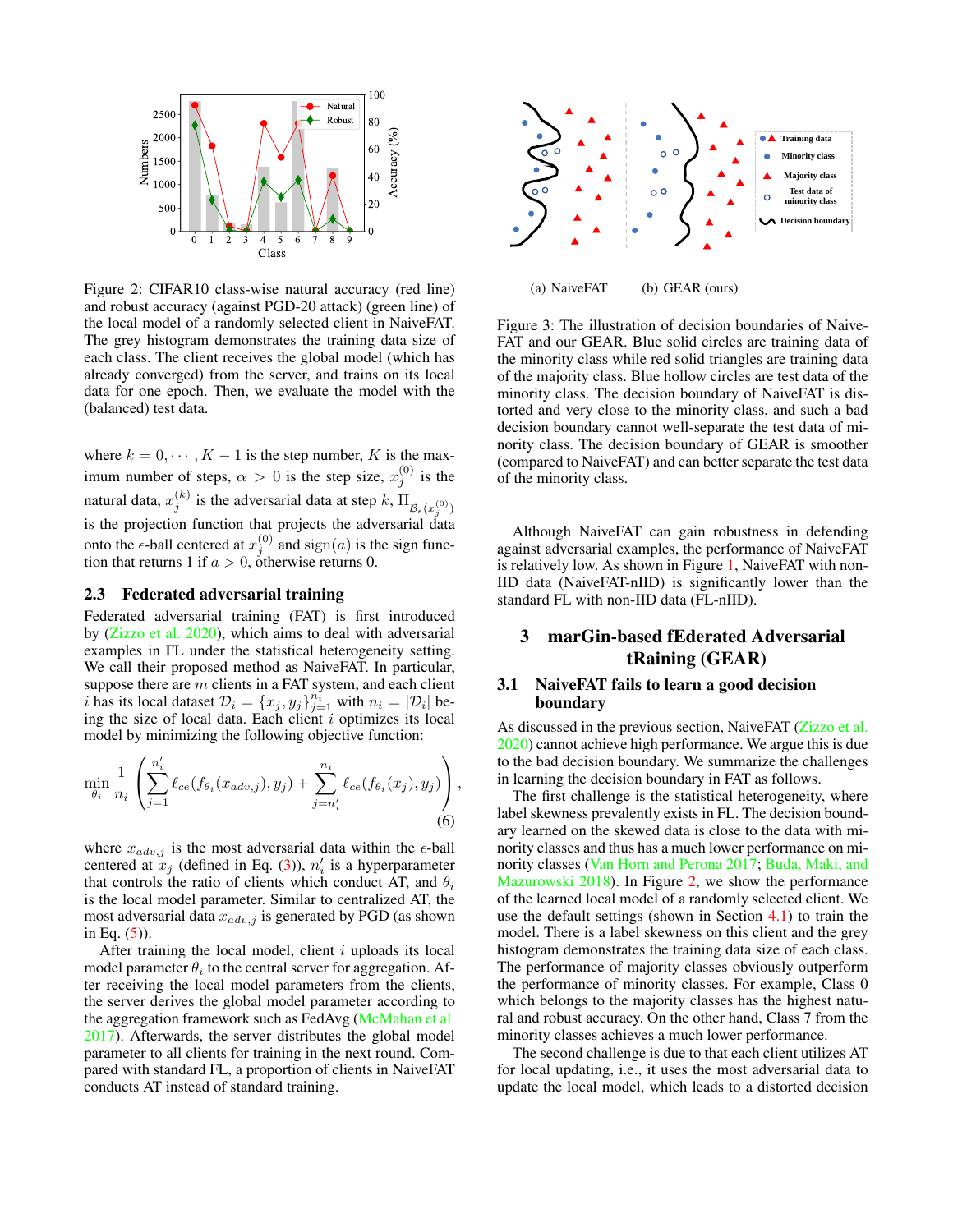<span id="page-3-4"></span><span id="page-3-0"></span>

<span id="page-3-3"></span>Figure 4: T-SNE feature visualization of NaiveFAT and GEAR on SVHN dataset. Different colored dots denote test data from different classes. The data from different classes are mixed together and unable to be well-separated in Naive-FAT while GEAR can learn more discriminative features.

boundary. The most adversarial data usually significantly cross over the decision boundary and are located at the area of other classes [\(Zhang et al.](#page-7-16) [2020;](#page-7-16) [Ding et al.](#page-7-17) [2020\)](#page-7-17). When the data on each client are non-IID, the minority classes will definitely be overwhelmed by the majority classes, resulting in a distorted decision boundary that is very close to the minority classes. We illustrate this phenomenon in Figure  $3(a)$ . Since red triangles are data of the majority class, the most adversarial data of red triangles will cross over the decision boundary and locate at the area of blue circles. These adversarial data will push the decision boundary away from red triangles and locate at the area of blue circles, resulting in a bad decision boundary and a low performance on minority classes (blue circles).

Due to the above two challenges, the global model is hard to provide satisfactory performance. As discussed above, each client may upload a distorted model to the server for aggregation. Such distorted local models will result in a slow and unstable convergence, i.e., the global model cannot effectively learn from the distorted local models. To illustrate this fact, we show the learned features extracted from the second last layer of the NaiveFAT model trained on SVHN dataset in Figure  $4(a)$ . We use the default settings (shown in Section [4.1\)](#page-4-0) to train NaiveFAT. The extracted features are visualized in 2-dimensional space by t-SNE [\(Van der Maaten](#page-7-18) [and Hinton](#page-7-18) [2008\)](#page-7-18). As shown in this figure, data from different classes are mixed together and hard to be separated. This illustration further verifies that the server cannot learn a good global model from the distorted local models. By contrast, our proposed GEAR (shown in Figure  $3(b)$ ) can well separate the classes.

#### 3.2 Detail of GEAR

To address the above challenges, we propose a novel FAT method called marGin-based fEderated Adversarial tRaining (GEAR), which encourages the minority classes to have larger margins and regularizes the decision boundary to be smooth. The overall training process of GEAR is shown in Algorithm [1.](#page-3-1)

In particular, for each client  $i$ , we propose to minimize the

# <span id="page-3-1"></span>Algorithm 1: Training process of GEAR

**Input:** Number of client  $m$ , clients' local dataset  $\{\mathcal{D}_1, \cdots, \mathcal{D}_m\}$ , data size of each client  $\{n_1, \cdots, n_m\}$ , total size of data *n*, learning rate  $\eta$ , local epochs *E*, communication rounds T, and loss function  $\ell_{GEAR}(\cdot, \cdot, \cdot)$ 

**Output:** Global model parameter  $\hat{\theta}$ 

- 1: procedure SERVERAGGREGATION
- 2: for communication round  $t = 1, 2, ..., T$  do
- 3: for each client  $i = 1, \ldots, m$  do in parallel 4:  $\theta_i \leftarrow \text{ClientUpdate}(i, \hat{\theta})$
- 5: end for
- 6:  $\hat{\theta} \leftarrow \sum_{i=1}^{m} \frac{n_i}{n} \theta_i$
- 7: end for
- 8: return  $\hat{\theta}$
- 9: end procedure
- 
- 10: **procedure** CLIENTUPDATE $(i, \hat{\theta})$
- 11:  $\theta_i = \hat{\theta}$ 12: for local epoch= $1, \cdots, E$  do
- 13: **for**  $j = 1, \dots, n_i$  **do**<br>14: **Sample**  $(x_i, y_i)$  **fi**
- 14: Sample  $(x_j, y_j)$  from  $\mathcal{D}_i$ <br>15: Generate adversarial data
- 15: Generate adversarial data  $x_{adv,j}$ <br>16:  $z_i \leftarrow f_{\theta} \cdot (x_{adv,j})$ 16:  $z_j \leftarrow f_{\theta_i}(x_{adv,j})$
- 17: end for
- 18:  $\theta_i \leftarrow \theta_i \eta \frac{1}{n_i} \sum_{j=1}^{n_i} \nabla_{\theta_i} \ell_{GEAR}(z_j, y_j, \theta_i)$
- 19: end for
- 20: return  $\theta_i$
- 21: end procedure

following objective function:

$$
\min_{\theta_i} \frac{1}{n_i} \sum_{j=1}^{n_i} \ell_{GEAR}(z_j, y_j, \theta_i),\tag{7}
$$

where  $z_j = f_{\theta_i}(x_{adv,j})$ . We follow the setting of [\(Zhang](#page-7-19) [et al.](#page-7-19) [2019\)](#page-7-19) and generate the most adversarial data  $x_{adv,j}$  by maximizing the following loss function:

$$
x_{adv,j} = \underset{x' \in \mathcal{B}_{\epsilon}(x_j)}{\operatorname{argmax}} \ell_{ce}(f_{\theta_i}(x'), f_{\theta_i}(x_j)),
$$
(8)

where  $\ell_{ce}(\cdot, \cdot)$  is the cross-entropy loss.

<span id="page-3-2"></span>The loss function of GEAR can be formulated as follows:

$$
\ell_{GEAR}(z_j, y_j, \theta_i) = \ell_{mar}(z_j, y_j) + \lambda \ell_{reg}(\theta_i), \quad (9)
$$

where  $\ell_{mar}(\cdot, \cdot)$  is the margin-based cross-entropy loss,  $\ell_{reg}(\cdot)$  is the regularization loss, and  $\lambda$  is the scaling factors. Below, we introduce the margin-based cross-entropy loss and regularization loss respectively, in order to remedy the bad decision boundary learned by NaiveFAT, as shown in Figure  $3(a)$ .

Margin-based cross-entropy loss Since the learned decision boundary of NaiveFAT is too close to the training data in minority classes (refer to Figure  $3(a)$ ), we argue to encourage a larger margin between the minority classes and the decision boundary in order to improve performance. In-spired by [\(Cao et al.](#page-6-1) [2019\)](#page-6-1), we add a margin to the output of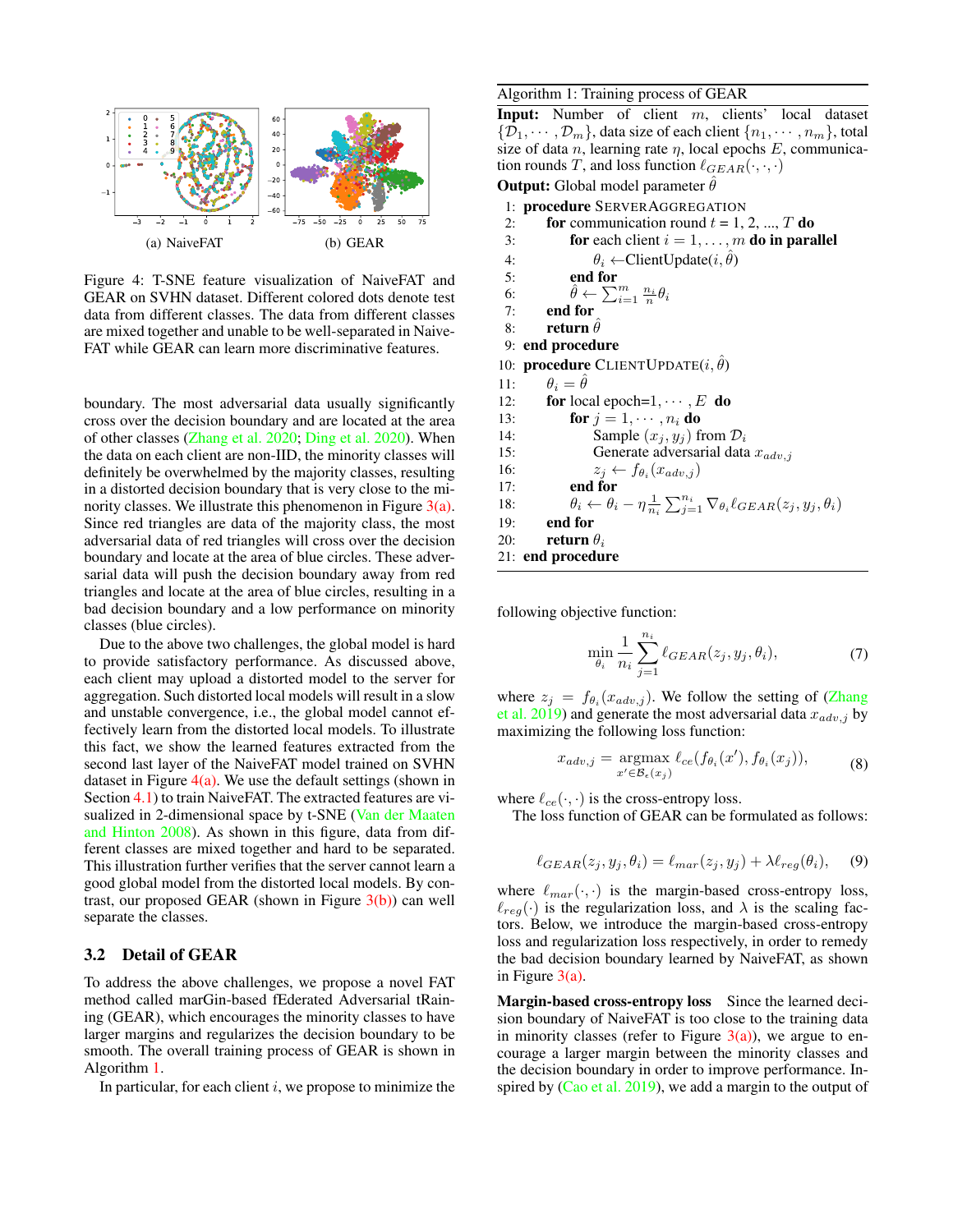<span id="page-4-2"></span>the ground truth class as follows:

$$
\ell_{mar}(z_j, y_j) = -\log \frac{\exp(z_j^{y_j} - m_i^{y_j})}{\exp(z_j^{y_j} - m_i^{y_j}) + \sum_{l \neq y_j} \exp(z_j^{l})},
$$
\n(10)

where

$$
m_i^l = \frac{\delta \min\left\{\sqrt[4]{n_i^1}, \cdots, \sqrt[4]{n_i^C}\right\}}{\sqrt[4]{n_i^l}} \quad \text{for } l = 1, \cdots, C, (11)
$$

 $m_i^l$  is the margin for *l*-th class on client *i*,  $n_i^l$  is the size of data with *l*-th class on client i,  $y_j \in \{1, \dots, C\}$  is the ground truth class, and  $\delta$  is a hyperparameter that controls the maximum margin. If class  $l$  is the minority class on client *i*, i.e.,  $n_i^l$  is small, then its margin  $m_i^l$  will be high.

Regularization loss We further propose to regularize the decision boundary by adding a  $L_2$  norm:

$$
\ell_{reg}(\theta_i) = \|\theta_i\|_2. \tag{12}
$$

Combining all the above two loss functions (Refer to Eq. [9\)](#page-3-2), each client optimizes its local model parameters as follows:

$$
\theta_i = \theta_i - \eta \frac{1}{n_i} \sum_{j=1}^{n_i} \nabla_{\theta_i} \ell_{GEAR}(z_j, y_j, \theta_i).
$$
 (13)

After optimizing the local model parameter, each client uploads its local model parameter to the server. The server computes the global model parameter as follows:

$$
\hat{\theta} = \sum_{i=1}^{m} \frac{n_i}{n} \theta_i,
$$
\n(14)

where  $n = \sum_{i=1}^{m} n_i$  is the total size of training data in all clients, and  $\hat{\theta}$  is the global model parameter.

We remark that by utilizing the above loss functions, we can (1) increase the margin between the decision boundary and the minority classes; and (2) smooth the decision boundary. We illustrate the decision boundary learned by GEAR in Figure  $3(b)$ . The decision boundary is much smoother (compared to NaiveFAT in Figure  $3(a)$ ) and can better separate the test data of the minority class.

To further show the efficacy of our GEAR, we illustrate the learned features extracted from the second last layer of our GEAR model on SVHN dataset by using t-SNE in Figure [4\(b\).](#page-3-3) GEAR can learn more discriminative features (compared to NaiveFAT in Figure  $4(a)$ ), thus it can better separate the data from different classes.

# 4 Experiments

### <span id="page-4-0"></span>4.1 Experimental setup

Datasets Our experiments are conducted on 3 real-world datasets: CIFAR10 [\(Krizhevsky, Hinton et al.](#page-7-14) [2009\)](#page-7-14), CI-FAR100 [\(Krizhevsky, Hinton et al.](#page-7-14) [2009\)](#page-7-14), and SVHN [\(Net](#page-7-20)[zer et al.](#page-7-20) [2011\)](#page-7-20). CIFAR10 dataset consists of 60,000 32x32 color images in 10 classes, with 6,000 images per class. There are 50,000 training images and 10,000 test images in

<span id="page-4-1"></span>

Figure 5: Natural accuracy and robust accuracy (against PGD-20 attack) of different methods. Our GEAR (red line) achieves the best natural accuracy and robust accuracy.

CIFAR10 dataset. CIFAR100 dataset is similar to CIFAR10 dataset, except it has 100 classes containing 600 images each. There are 500 training images and 100 testing images per class. SVHN is a real-world image dataset consisting of 73,257 training data and 26,032 testing data in 10 classes. SVHN dataset is obtained from house numbers in Google Street View images.

Data partition To simulate real-world statistical heterogeneity, we use Dirichlet distribution to generate non-IID data partition among clients [\(Yurochkin et al.](#page-7-21) [2019;](#page-7-21) [Li et al.](#page-7-22) [2021\)](#page-7-22). In particular, we sample  $p_i^l \sim Dir(\beta)$  and allocate a  $p_i^l$  proportion of the data of class l to client i, where  $Dir(\beta)$ is the Dirichlet distribution with a concentration parameter  $\beta$ . By sampling from the Dirichlet distribution, each client can have relatively few data samples in some classes. To simulate a highly skewed data partition, we set  $\beta = 0.1$  as default.

Baselines We compare our proposed GEAR with the first FAT method (NaiveFAT) [\(Zizzo et al.](#page-7-7) [2020\)](#page-7-7). We also investigate the combination of the state-of-the-art centralized AT methods with FL, i.e., we extend standard PGD [\(Madry et al.](#page-7-9) [2017\)](#page-7-9), TRADES [\(Zhang et al.](#page-7-19) [2019\)](#page-7-19), and MART [\(Wang](#page-7-23) [et al.](#page-7-23) [2020\)](#page-7-23)) to FL, and name them as FedPGD, Fed-TRADES, and FedMART.

Metric For evaluations, we report natural test accuracy (Natural) for natural test data and robust test accuracy for adversarial test data. The adversarial test data are generated by FGSM (fast gradient sign method) [\(Wong, Rice, and Kolter](#page-7-24) [2020\)](#page-7-24), BIM ( basic iterative method with 20 steps) [\(Kurakin,](#page-7-25) [Goodfellow, and Bengio](#page-7-25) [2016\)](#page-7-25), PGD-20 (projected gradient descent with 20 steps) [\(Madry et al.](#page-7-9) [2017\)](#page-7-9), CW (CW with 20 steps) [\(Carlini and Wagner](#page-6-2) [2017\)](#page-6-2), and AA (auto attack) [\(Croce and Hein](#page-6-3) [2020\)](#page-6-3) with the same perturbation bound  $\epsilon = 8/255$ . The step size  $\alpha$  for BIM, PGD-20 attack, and CW attack is 2/255.

**Setting** In our experiments, we consider  $||\tilde{x} - x||_{\infty} < \epsilon$ with the same  $\epsilon$  in both training and evaluations. To generate the most adversarial data to update the model, we follow the same setting as [\(Rice, Wong, and Kolter](#page-7-26) [2020\)](#page-7-26), i.e., we set the perturbation bound  $\epsilon = 8/255$ ; PGD step number  $K = 10$ ; and PGD step size  $\alpha = 2/255$ . We train the model by using SGD with momentum= 0.9 and learning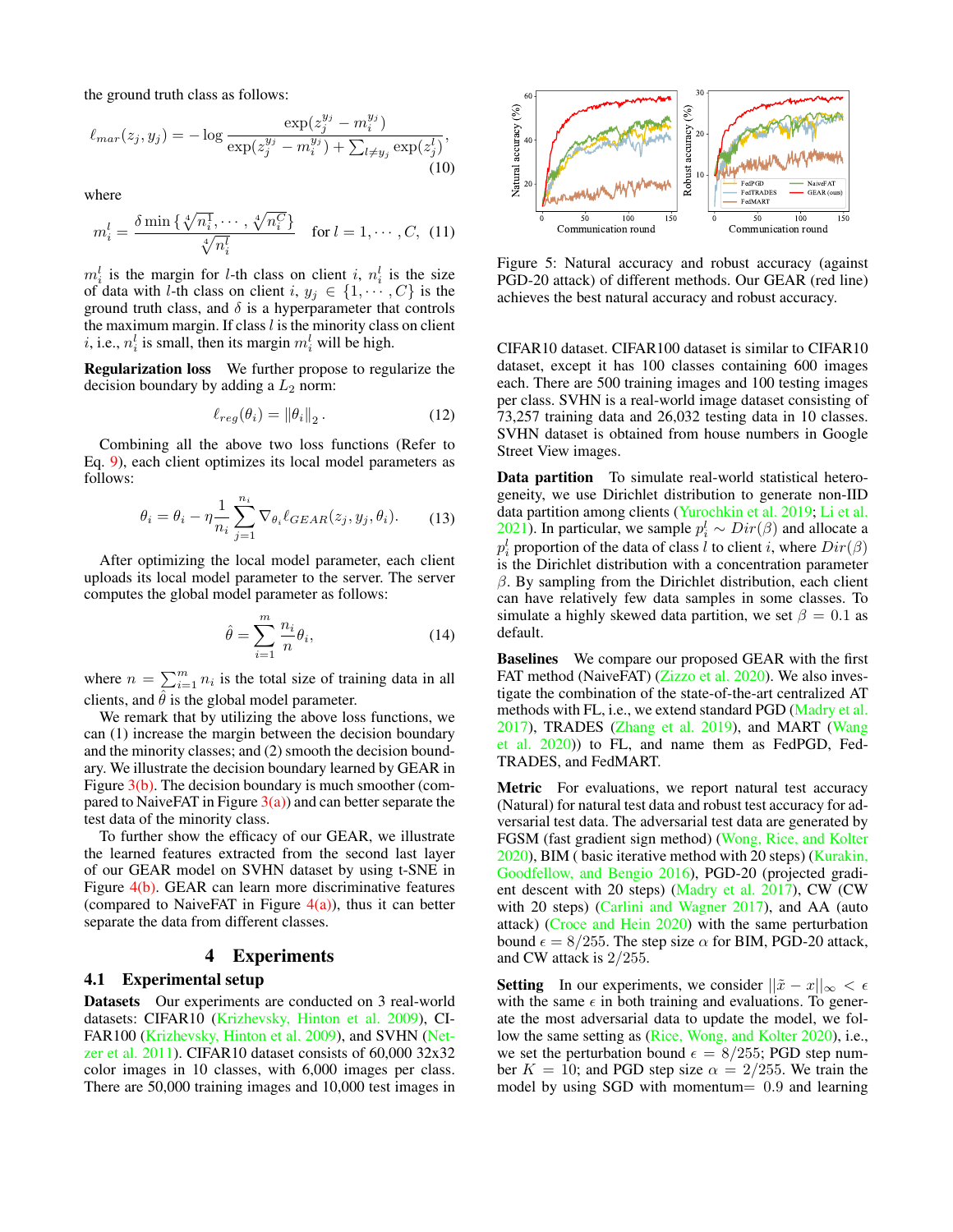<span id="page-5-2"></span>Table 1: Natural and robust accuracies across different datasets. Best results are in bold.

<span id="page-5-0"></span>

| Dataset            | <b>SVHN</b> |             |            |          | CIFAR10  |       |         |             |       | CIFAR100 |          |       |         |       |            |          |               |       |
|--------------------|-------------|-------------|------------|----------|----------|-------|---------|-------------|-------|----------|----------|-------|---------|-------|------------|----------|---------------|-------|
| Metric             | Natural     | <b>FGSM</b> | <b>BIN</b> | $\sim w$ | $PGD-20$ | AΑ    | Natural | <b>FGSM</b> | ВIМ   | CW       | $PGD-20$ | AA    | Natura. | FGSM  | <b>BIM</b> | $\sim w$ | <b>PGD-20</b> | AΑ    |
| NaiveFAT           | 19.64       | 19.63       | 19.64      | 19.63    | 19.65    | 4.71  | 53.23   | 29.02       | 26.37 | 22.79    | 26.22    | 21.80 | 34.39   | 15.79 | 14.63      | 134      | .4.50         | 9.31  |
| FedPGD             | 19.47       | 19.46       | 19.45      | 19.46    | 19.47    | 13.67 | 47.21   | 28.80       | 26.68 | 24.53    | 26.50    | 22.80 | 34.06   | 16.10 | 14.76      |          | .4.70         | 10.80 |
| FedTRADES          | 56.84       | 36.96       | 25.1       | 116      | 34.97    | 30.56 | 46.14   | 27.68       | 26.36 | 22.81    | 26.29    | 21.60 | 29.35   | 4.99  | 14.20      | 10.52    | .4.23         | 9.56  |
| FedMART            | 19.81       | 19.80       | 19.79      | 19.80    | 19.81    | 4.56  | 25.68   | 18.49       | 18.15 | 15.39    | 18.15    | 14.30 | 19.85   | .3.01 | 12.77      | 9.99     | 2. 70         | 8.67  |
| <b>GEAR</b> (ours) | 77.01       | 47.69       | 42.05      | 31.72    | 41.74    | 35.69 | 59.91   | 33.74       | 29.90 | 24.68    | 29.63    | 22.68 | 41.09   | 17.77 | 15.62      | 12.16    | 15.36         | 11.39 |

Table 2: Natural and robust accuracies across different  $\beta$  on CIFAR10 dataset. Best results are in bold.

<span id="page-5-1"></span>

| $non-III$          | 3=0.05         |                  |                |                           |          | $3=0.2$ |         |       |       |                       | 3=0.3    |           |         |       |            |                |          |       |
|--------------------|----------------|------------------|----------------|---------------------------|----------|---------|---------|-------|-------|-----------------------|----------|-----------|---------|-------|------------|----------------|----------|-------|
| Metric             | <b>Natural</b> | FGS <sub>N</sub> | <b>BIM</b>     | $\overline{\tau_{\rm W}}$ | $PGD-20$ | ΑA      | Natural | FGSM  | BIM   | $_{\text{\tiny{CW}}}$ | $PGD-20$ | AA        | Natural | FGSM  | <b>BIM</b> | $\overline{w}$ | $PGD-20$ | AA    |
| NaiveFAT           | 49.10          | 27.49            | 3 <sup>′</sup> |                           | 25.24    | 22.51   | 54.85   |       | 28.7  | 26.08                 | 28.46    | 25.21     | 58.93   | 31.68 | 28.17      | 24.96          | 28.00    | 24.34 |
| FedPGD             | 47.13          | 26.63            | 24.96          | 20.75                     | 25.03    | 21.28   | 52.22   | 30.31 | 28.64 | 25.49                 | 28.59    | 24.92     | 56.12   | 30.86 | 28.46      | 25.07          | 28.29    | 23.64 |
| FedTRADES          | 40.24          | 26.02            | 25.06          | 22.48                     | 24.99    | 20.16   | 48.52   | 29.94 | 28.7  | 25.57                 | 28.65    | 24.<br>15 | 54.26   | 30.83 | 29.39      | 24 74          | 29.26    | 23.87 |
| FedMART            | 29.84          | 21.90            | 39             | 1831                      | 2141     | 7.89    | 38.38   | 27.59 | 27.05 | 2331                  | 26.99    | 21.89     | 40.96   | 28.32 | 27.88      | 23. IO         | 27.80    | 22.16 |
| <b>GEAR</b> (ours) | 61.00          | 32.40            | 29.75          | 23.55                     | 29.50    | 25.66   | 71.55   | 33.80 | 30.70 | 26.25                 | 29.35    | 26.32     | 69.95   | 34.25 | 30.80      | 25.76          | 30.96    | 26.84 |

rate  $\eta = 0.01$ . The maximum margin  $\delta = 0.5$ , the number of communication rounds  $T = 150$ , and the number of local epochs  $E = 1$ . We set scaling factor  $\lambda = 2e - 3$ for CIFAR10 and CIFAR100 datasets, and  $\lambda = 2e - 4$ for SVHN dataset. All methods use FedAvg for aggregation and are trained on the same CNN model, which keeps the same as [\(McMahan et al.](#page-7-0) [2017\)](#page-7-0). Recall that compared with cross-device setting, FAT matters more in the cross-silo setting, in which the number of clients is relatively small, and each client has powerful computation resources to handle the large computation cost of AT [\(Lyu et al.](#page-7-27) [2020\)](#page-7-27). Thus, we set the number of clients  $m = 5$  by default, and in each epoch, all clients are involved in the training.

#### 4.2 Experimental results

Evaluation on different datasets Table [1](#page-5-0) shows the results of different methods on different datasets. From the table, we can observe that:

(1) Our GEAR significantly outperforms all baselines on all datasets. For example, GEAR outperforms the best baseline method (FedTRADES) by 10.73% on SVHN dataset under FGSM attack. These results validate the efficacy of our GEAR.

(2) Our GEAR shows a significant improvement in natural accuracy compared to other baselines. For example, GEAR can improve the natural accuracy by 20.17% of the best baseline method (FedTRADES) on SVHN dataset. We hypothesise that the reason lies in the increased margin of minority classes, which can significantly improve the natural accuracy on minority classes of each client.

(3) All methods demonstrate the worst performance on CIFAR100 dataset. We conjecture that this is due to the more classes in CIFAR100, which makes the training hard. Nevertheless, our GEAR still achieves the best performance on CIFAR100 dataset.

(4) NaiveFAT delivers a similar performance compared to FedPGD. This implies that naively conducting AT on a proportion of clients cannot really improve the natural accuracy nor improve the robustness of the model.

(5) FedMART has almost the worst performance across all methods, which indicates that MART is not suitable to be directly applied to cross-silo FL.

Learning curves of different methods To better compare our GEAR with the baseline methods, we plot the learning curves (i.e, performance across different communication rounds) of all methods in Figure [5.](#page-4-1) As shown in the figure, GEAR achieves the best natural accuracy and robust accuracy from the beginning to the end of the training, which indicates that the design of our GEAR is profitable across the whole training process.

Moreover, our GEAR is stable during the whole training process while the accuracy curves of other baselines oscillate strongly. Such oscillations make the training hard and lead to bad performance. We hypothesise that the smooth decision boundary of our GEAR makes the training stable.

Impact of label skewness We find that the performance of these FAT methods are closely related to the level of label skewness. We investigate the impact of label skewness by varying the Dirichlet parameter  $\beta = \{0.05, 0.2, 0.3\}$  and report the results on CIFAR10 dataset in Table [2.](#page-5-1) Not surprisingly, our GEAR outperforms all baselines on all  $\beta$ . This further verifies the consistent effectiveness of GEAR on non-IID data.

Note that as  $\beta$  decreases (i.e., the labels of the data on each client are more imbalanced), the performances of all methods drop rapidly. For example, the natural accuracy of Fed-MART drops from 38.38% to 29.84% as  $\beta$  decreases from 0.2 to 0.05. This indicates that all methods are hard to train a good model on extreme label skewness scenarios. However, our GEAR still can achieve 54.03% natural accuracy and 31.99% robust accuracy (against FGSM attack), which are higher than all the baselines.

**Impact of regularization weight**  $\lambda$  We further conduct experiments across different  $\lambda$  to show the effectiveness of our proposed regularization loss. Table [3](#page-6-4) demonstrates the results of GEAR on CIFAR10 dataset across  $\lambda = \{2e 2, 2e-3, 2e-4$ } and  $\beta = \{0.05, 0.1, 0.2, 0.3\}.$ 

The results show that when  $\lambda = 2e - 3$ , GEAR achieves the best performance across all  $\beta$ . When  $\lambda$  is too large (e.g.,  $\lambda = 2e - 2$ , the model is hard to learn, which results in a bad performance. When  $\lambda$  is too small (e.g.,  $\lambda = 2e - 4$ ), the model learns a bad decision boundary, which also results in a bad performance. These results also imply that our reg-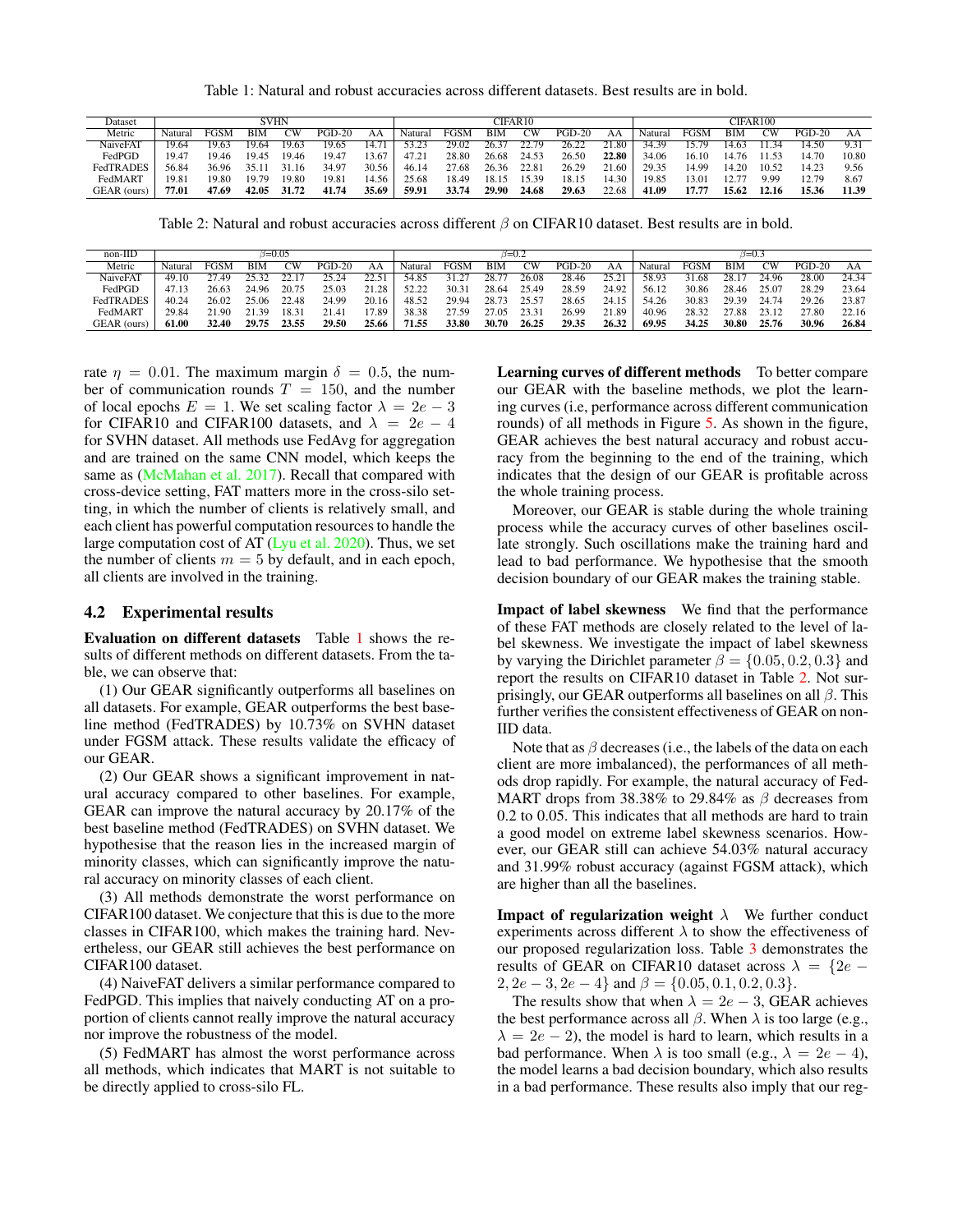<span id="page-6-7"></span><span id="page-6-4"></span>Table 3: Natural and robust accuracies of GEAR across different  $\lambda$  and  $\beta$  on CIFAR10 dataset. Best results are in bold.

| Dirichlet parameter | $\beta$ =0.05 |          |         | $\beta = 0.1$ |                | $\beta = 0.2$ | $\beta$ =0.3 |          |  |
|---------------------|---------------|----------|---------|---------------|----------------|---------------|--------------|----------|--|
| <b>Metric</b>       | Natural       | $PGD-20$ | Natural | $PGD-20$      | <b>Natural</b> | $PGD-20$      | Natural      | $PGD-20$ |  |
| $\lambda = 2e - 2$  | 35.35         | 18.75    | 41.71   | 24.37         | 44.24          | 24.18         | 49.72        | 28.37    |  |
| $\lambda = 2e - 3$  | 54.09         | 29.05    | 59.91   | 29.63         | 61.19          | 29.79         | 63.27        | 30.85    |  |
| $\lambda = 2e - 4$  | 52.13         | 23.76    | 58.48   | 28.91         | 61.03          | 27.29         | 63.07        | 28.81    |  |

<span id="page-6-5"></span>Table 4: Natural and robust accuracies across different number of clients  $m = \{20, 50, 100\}$  on CIFAR10 dataset. Best results are in bold.

| m          |         | 20       |         | 50       | 100     |          |  |
|------------|---------|----------|---------|----------|---------|----------|--|
| Method     | Natural | $PGD-20$ | Natural | $PGD-20$ | Natural | $PGD-20$ |  |
| Fed_PGD    | 29.48   | 18.51    | 29.73   | 17.84    | 27.92   | 15.25    |  |
| Fed_TRADES | 30.23   | 18.12    | 21.53   | 14.63    | 24.15   | 14.24    |  |
| Fed_MART   | 22.68   | 17.81    | 18.25   | 14.44    | 22.29   | 14.89    |  |
| <b>FAT</b> | 25.34   | 18.33    | 22.78   | 14.89    | 21.79   | 15.12    |  |
| Ours       | 44.89   | 21.84    | 40.91   | 18.57    | 40.26   | 17.92    |  |

ularization loss can make the decision boundary smoother, and further benefits the model.

Moreover, we notice  $\lambda$  is more sensitive when  $\beta$  is very small (i.e., the labels of data on each client are more imbalanced). For example, when  $\beta = 0.05$ , the robust accuracy (against PGD-20 attack) drops from 29.05% to 23.76% as  $\lambda$ decreases from  $2e - 3$  to  $2e - 4$ . We hypothesise that the reason is when the labels are more imbalanced, the model is harder to train and the regularization loss can better enhance the training. This implies that the proposed regularization loss plays an important role in enhancing FAT especially when the labels of data on each client are more imbalanced.

Evaluation on different number of clients To show the capability of our GEAR, we train our GEAR with different number of clients m. Table [4](#page-6-5) reports the results across  $m = \{20, 50, 100\}$  clients. GEAR achieves the best performance across all  $m$ , which further validate that GEAR can be applied in most practical cross-silo settings.

As *m* increases, the performance of all baselines decrease rapidly. We conjecture that the reason is that too many clients in FAT make the model harder to converge. However, the performance of our GEAR is relatively stable and only decreases slightly as  $m$  increases. This demonstrates that GEAR has a stable training process.

Evaluation on different FL framework We conduct experiments on different FL frameworks, i.e., FedAvg [\(McMa](#page-7-0)[han et al.](#page-7-0) [2017\)](#page-7-0), FedProx [\(Li et al.](#page-7-28) [2018\)](#page-7-28), and Scaffold [\(Karimireddy et al.](#page-7-29) [2020\)](#page-7-29). The results for different FAT methods on different FL frameworks are shown in Table [5.](#page-6-6) It can be observed that our GEAR has better natural accuracy and robust accuracy (against PGD-20 attack) than all baselines, which indicate our method can be well adapted to most FL frameworks.

Moreover, the performance of all methods on FedAvg is lower than the performance on FedProx and Scaffold. We conjecture this is because FedProx and Scaffold can alleviate the label skewness issue.

<span id="page-6-6"></span>Table 5: Natural and robust accuracies across different FL framework on CIFAR10 dataset. Best results are in bold.

| FL framework     |         | FedAvg   |         | FedProx  | Scaffold |          |  |
|------------------|---------|----------|---------|----------|----------|----------|--|
| Metric           | Natural | $PGD-20$ | Natural | $PGD-20$ | Natural  | $PGD-20$ |  |
| <b>NaiveFAT</b>  | 53.23   | 26.22    | 54.96   | 28.15    | 54.99    | 27.91    |  |
| FedPGD           | 47.22   | 26.50    | 48.45   | 28.39    | 48.70    | 28.46    |  |
| <b>FedTRADES</b> | 46.15   | 26.29    | 47.99   | 27.64    | 47.41    | 27.40    |  |
| FedMART          | 25.68   | 18.16    | 27.32   | 19.58    | 27.04    | 19.52    |  |
| GEAR (ours)      | 59.91   | 29.63    | 61.08   | 31.22    | 61.07    | 30.79    |  |

# 5 Conclusion

In this paper, we focus on the problem of adversarial robustness in FL, and propose a novel marGin-based fEderated Adversarial tRaining Approach called GEAR in order to maintain both natural accuracy and robust accuracy in FL. Our proposed GEAR can increase the margin between the training data of minority classes and the decision boundary by introducing a margin-based cross-entropy loss, and regularizes the decision boundary to be smooth by introducing a regularization loss, thus delivering a better decision boundary for the global model. To the best of our knowledge, this work is the first to investigate the impact of decision boundary in federated adversarial training (FAT) and delivers the best natural accuracy and robust accuracy by far. Extensive experiments across various datasets under different methods, different label skewness, different number of clients, and different FL protocols all validate the effectiveness of our proposed method. For example, on SVHN dataset, GEAR can improve the natural accuracy and robust accuracy (against FGSM attack) of the best baseline method (FedTRADES) by 20.17% and 10.73%, respectively.

# References

<span id="page-6-0"></span>Buda, M.; Maki, A.; and Mazurowski, M. A. 2018. A systematic study of the class imbalance problem in convolutional neural networks. *Neural Networks*, 106: 249–259. [3](#page-2-3)

<span id="page-6-1"></span>Cao, K.; Wei, C.; Gaidon, A.; Arechiga, N.; and Ma, T. 2019. Learning imbalanced datasets with label-distribution-aware margin loss. In *Proceedings of the 33rd International Conference on Neural Information Processing Systems*, 1567– 1578. [4](#page-3-4)

<span id="page-6-2"></span>Carlini, N.; and Wagner, D. 2017. Towards evaluating the robustness of neural networks. In *2017 ieee symposium on security and privacy (sp)*, 39–57. IEEE. [5](#page-4-2)

<span id="page-6-3"></span>Croce, F.; and Hein, M. 2020. Reliable evaluation of adversarial robustness with an ensemble of diverse parameter-free attacks. In *International conference on machine learning*, 2206–2216. [5](#page-4-2)